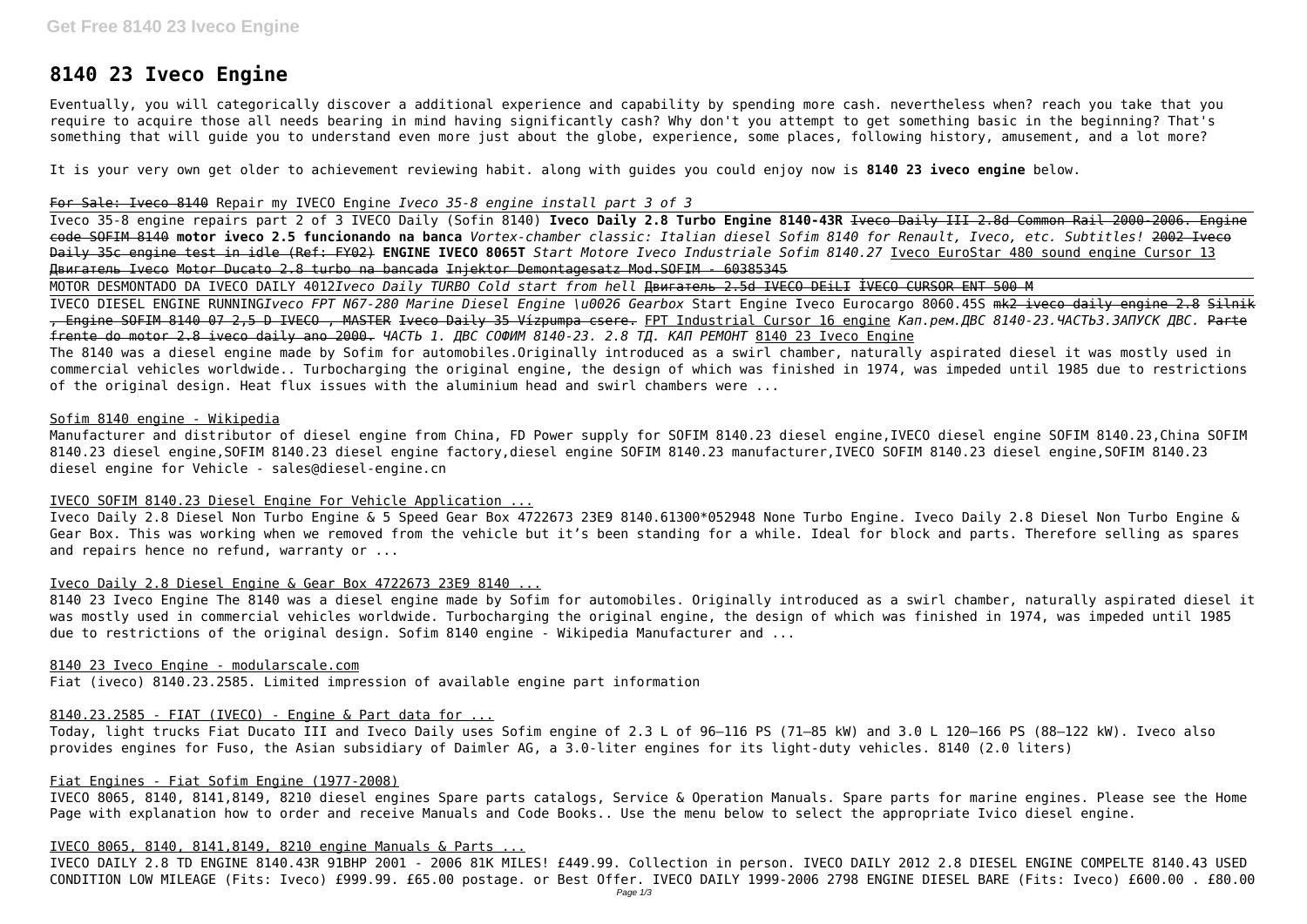postage. 21 watching. IVECO DAILY 3.0 TD ENGINE F1CE0481H 2007 - 2011. £1,620.00 ...

#### Iveco Complete Engines for sale | eBay

Find the right Iveco Daily engine for your vehicle today. We have the big stock of second hand and recon Iveco Daily engine for sale. Supply & Fit anywhere in UK. Upto 24 months warranty on all type on engines.

#### Iveco Daily Engine for Sale | All The Engines are Fully ...

Where To Download 8140 23 Iveco Engine 8140 23 Iveco Engine Recognizing the exaggeration ways to get this ebook 8140 23 iveco engine is additionally useful. You have remained in right site to begin getting this info. acquire the 8140 23 iveco engine connect that we come up with the money for here and check out the link. You could buy lead 8140 23 iveco engine or get it as soon as feasible. You ...

#### 8140 23 Iveco Engine - svc.edu

The 8140 was produced as a first version from 1977; he delivered with a displacement of 2.0 liters (1995 cm3) 44 kW (60 hp) and diesel in 2000 was from 1978 Fiat 131 CL used. 8140.x1 (2.4 liters) The 8140.x1 has a displacement of 2.4 liters (2445 cm3) with a bore of 93 mm and a stroke of 90 mm. 8140.61/8144.61

8140 23 Iveco Engine Ktanet Download Free 8140 23 Iveco Engine Ktanet The 8140 was a diesel engine made by Sofim for automobiles. Originally introduced as a swirl chamber, naturally aspirated diesel it was mostly used in commercial vehicles worldwide. Turbocharging the original engine, the design of which was finished in 1974, was impeded until 1985 due to 8140 23 Iveco Engine Ktanet - cdnx ...

#### Sofim 8140 engine - memim.com

Buy Iveco Car Engines & Engine Parts for Iveco and get the best deals at the lowest prices on eBay! Great Savings & Free Delivery / Collection on many items

Iveco Car Engines & Engine Parts for Iveco for sale | eBay Make Engine CC Fuel Body Engine Code Chassis Power Supply; Iveco : 2798CC Iveco Daily Box 8140.23. 76 KW engine 89-99 : 2.8 : Diesel : Box Body / Estate

8140 23 Iveco Engine This is likewise one of the factors by obtaining the soft documents of this 8140 23 Iveco Engine by online You might not require more mature to spend to go to the book initiation as with ease as search for them In some cases, you ECONOMIES FOR ALL - IVECO Brands IVECO QUALITY AT CLOSE RANGE N° 7 REMANUFACTURING IS ThE FUTURE Performance,8192980 reliability and savings ...

#### [MOBI] 8140 23 Iveco Engine

Click for manuals and specs on your Iveco engine model 8031,8041,8051,8061 Industrial engine specs,manuals 8031,8041,8051,8061 Marine engine specs,manuals 8061 SRM33 Marine engine specs,manuals Cursor C78,C10,C13 specs,manuals Iveco Daily specs,manuals NEF Engines F4BE thru F4GE specs,manuals 8131, 8141 specs,manuals 180E28 Truck

Iveco engine specs, bolt torques, manuals Engine (Volume and Code) Years of Production Recommended oil How much (L.) 2.3 (F1AE0481A-HPI) 2003-2011 : Mineral 15w40

#### What Type of Engine Oil for Iveco Daily. Capacity

#### 8140 23 Iveco Engine Ktanet | calendar.pridesource

Iveco Daily 2.8 Engines, Fully Warranted Engine ...

## Fiat (iveco) 8140.61.200. Limited impression of available engine part information

### 8140.61.200 - FIAT (IVECO) - Engine & Part data for ...

On Mascus UK you can find Iveco Daily 8140.43 / 814043 engines. The price of this Iveco Daily 8140.43 / 814043 is - and it was produced in 2003. This machine is located in Emmerich Germany. On Mascus UK you can find Iveco Daily 8140.43 / 814043 and much more other models of engines. Details - Engine output: 89.7 kW (122 hp)